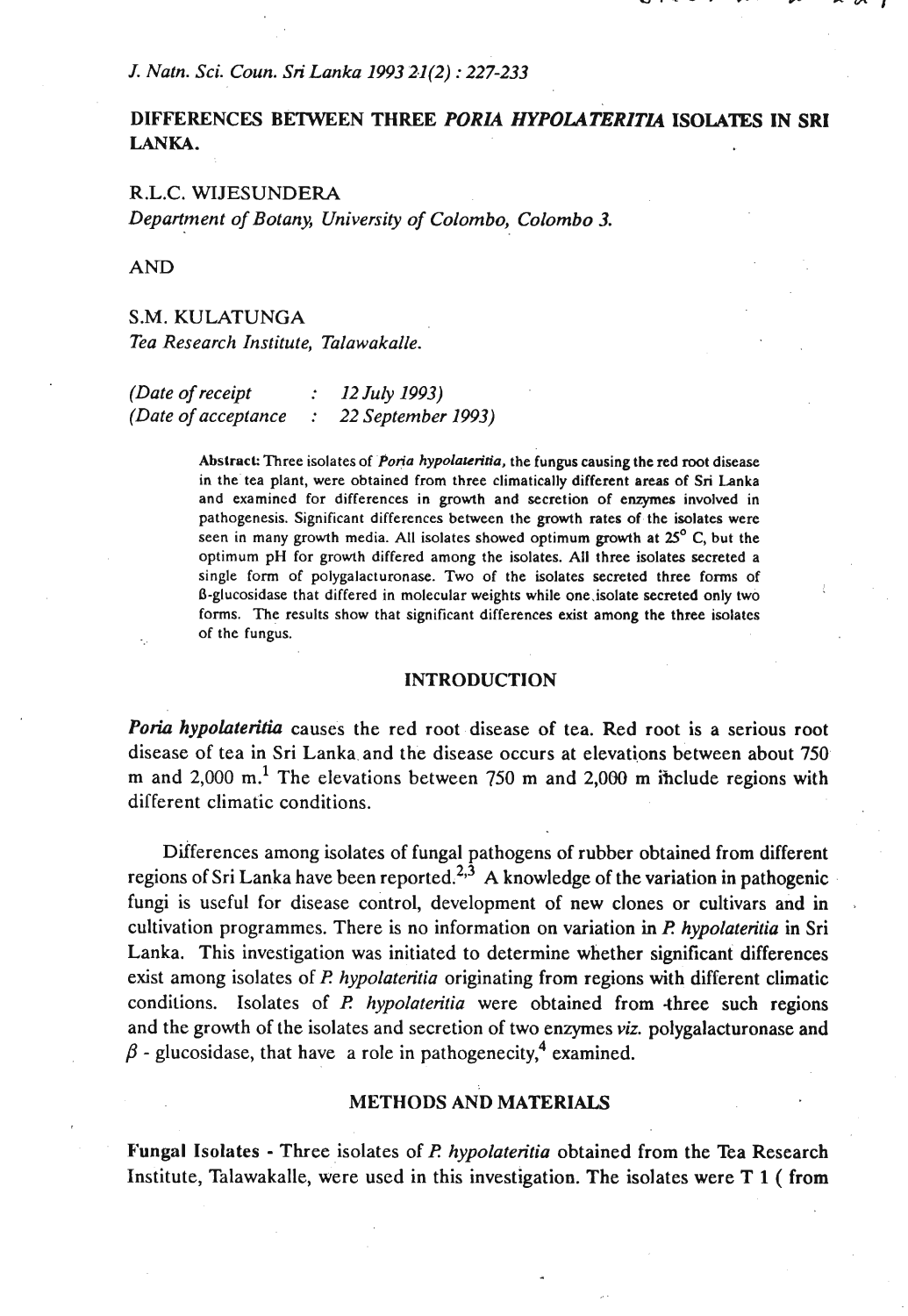Hettikanda, Ratnapura; altitude 1,066 m; soil pH 4.3), T 2 ( from Densford, Nanu-Oya; altitude 1,505 m; soil pH 4.4) and T 3 ( from Madulkelle, Kandy, altitude 1,371 m; soil pH 5.1). The isolates were maintained on potato dextrose agar at  $4^{\circ}$  C during the period of study (about 3 months).

Media - (a) Solid Media. Potato dextrose agar (PDA), Malt extract agar (MEA), Corn meal agar (CMA), Czapek-Dox agar (CDA) and Root extract agar (REA) were used. **REA** was made from 35 g of powdered, dried, healthy tea roots and 15g agar in 1 1 distilled water. Fifteen **ml** of each medium was dispensed in 9 cm diameter petri dishes.

> (b) Liquid Media. The buffered Czapek - Dox medium without agar was prepared by adding 100 **ml** of 0.2M citric acid phosphate buffer to 100 **ml**  double strength Czapek-Dox medium.

For enzyme secretion studies the ammonium tartrate medium<sup>5</sup> was used. Citrus pectin was the main source of carbon for polygalacturonase secretion studies and carboxy methyl cellulose for studies on  $\beta$  - glucosidase. Twenty five ml of liquid medium was dispensed in 150 **ml** Erlenmyer flasks.

Inoculation and Incubation - The solid media were inoculated at the centre with plugs of 0.5 cm diameter taken from the periphery of 8-day old cultures of each isolate of the fungus on PDA at  $25^{\circ}$  C. Unless otherwise stated all inoculated cultures were incubated at 25<sup>o</sup> C. The liquid media were inoculated with two 0.5 cm diameter plugs taken from cultures as above. The inoculated media were incubated at 25' C without shaking.

Assessment of Growth - Growth on PDA, MEA, CMA, CDA and REA were assessed by measuring the colony radius along two axes at right angles  $48, 72, 96, 120$ , 144, 166 and 196 h after inoculation as described by Jamil and Nicholson. $<sup>6</sup>$ </sup>

Effect of Temperature on Growth - To examine the temperature effect the isolates were grown on PDA and incubated at  $15^{\circ}$ ,  $20^{\circ}$ ,  $25^{\circ}$ ,  $30^{\circ}$  and  $35^{\circ}$  C and growth assessed as above.

Effect of pH on Growth - The isolates were grown on Czapek-Dox liquid medium buffered at pH values 3.0, 3.5, 4.5 , 5.5 and 6.5. To assess growth cultures were harvested at 48 h intervals for 16 d by filtering through Whatman no.1 filter paper and the residual mycelium was dried to a constant weight at  $80^{\circ}$ C in a hot air oven for 6-8 h and the weight was determined.<sup>2</sup>

Determination of Enzyme Activity - The liquid media were harvested 12 d after inoculation by filtration through Whatman no.1 filter paper. The culture filtrates were dialysed against distilled water at  $4^{\circ}$  C for 48 h and concentrated ten fold by freeze drying . The dialysed, concentrated culture filtrates were used for enzyme assays.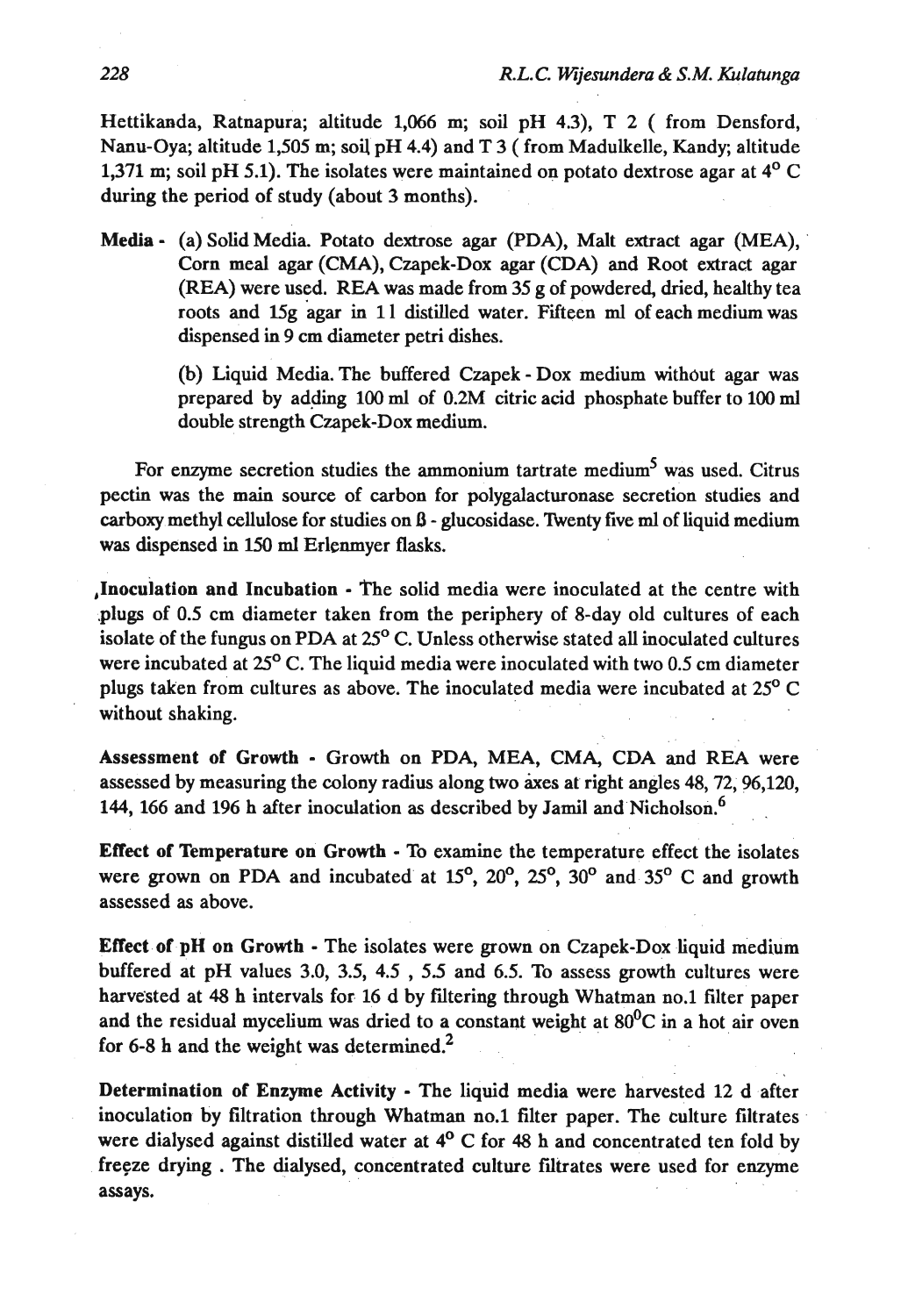Polygalacturonase (PG): Polygalacturonase activity was determined using the agar plate method and by the release of reducing sugars from  $0.1\%$  (w/v) solutions of polygalacturonic acid in 0.1M sodium acetate buffer (pH  $5.0$ )<sup>2</sup>. In the agar plate method a sodium polypectate agar gel was used and activities were determined relative to an aqueous solution (1 mg/ml) of pectinol 10M (Rhom & Hass, USA). *B*-Glucosidase:  $\beta$ -Glucosidase activity was measured by the hydrolysis of the chromogenic substance p-nitrophenyl  $\beta$ -D-glucopyranoside.<sup>5</sup> The p-nitrophenol released were estimated by measuring the absorbance at **403 nm.** 

Determination of Molecular Weights - Molecular weights were determined by gel filtration<sup>7</sup> using a column of Sephadex G-100 (80x2.6 cm<sup>2</sup>) eluted with 0.05M Tris-HC1 buffer of pH 7.6 having 0.1M potassium chloride and 0.2N sodium azide. Bovine Serum Alburnin(66,000), Egg Albumin(45,000), Pepsin(34,700) and Cytochrome  $- c(12,400)$  (all from Sigma, St. Louis, USA) were used as marker proteins.

#### **RESULTS**

On REA and CMA the growth rate of T 1 was significantly different from the other two isolates and on MEA and CDA the growth rates of all isolates differred significantly from each other (Table 1). There was no significant difference among the growth rates of the three isolates on PDA.

| Isolate        | Growth.rate (cm/day)* |                   |                   |            |                   |
|----------------|-----------------------|-------------------|-------------------|------------|-------------------|
|                | <b>REA</b>            | <b>MEA</b>        | <b>CDA</b>        | <b>PDA</b> | <b>CMA</b>        |
| T1             | 0.35a                 | 0.59a             | 0.45a             | 0.74a      | 0.58a             |
| T <sub>2</sub> | 0.24 <sub>b</sub>     | 0.78 <sub>b</sub> | 0.32 <sub>b</sub> | 0.79a      | 0.69 <sub>b</sub> |
| T3             | 0.22 <sub>b</sub>     | 0.95c             | 0.59c             | 0.75a      | 0.69 <sub>b</sub> |

Table 1: The growth rates of isolates of *Poria hypolateritia* on different media.

**Mean of 5 replicates. Values followed by the same letter in a column arc not significantly** different **at P=0.05 (Duncan's multiple range test). REA- root extract agar, MEA- malt extract agar, CDA-** , **Czapek-Dox agar, PDA- potato dextrose agar, CMA- corn meal agar.** 

The isolate T 1 had optimum growth at pH 4.0, T 2 at pH 3.5 and T 3 at pH 5.0 when grown in Czapek-dox liquid media (Fig. 1). The growth was optimum at **25"** C for all isolates. There **was** a rapid decrease of growth above **30°** C and below **20"** C in all three isolates (Fig. 2).

All three isolates secreted polygalacturonase when grown in liquid media with pectin. The molecular weights of the enzymes were:  $T = 1 = 32,000 \pm 800$ ;  $T = 2 = 33,200$  $\pm$  750; T 3 = 32,500  $\pm$  500 (The results are the mean of three replicates,  $\pm$  standard errors).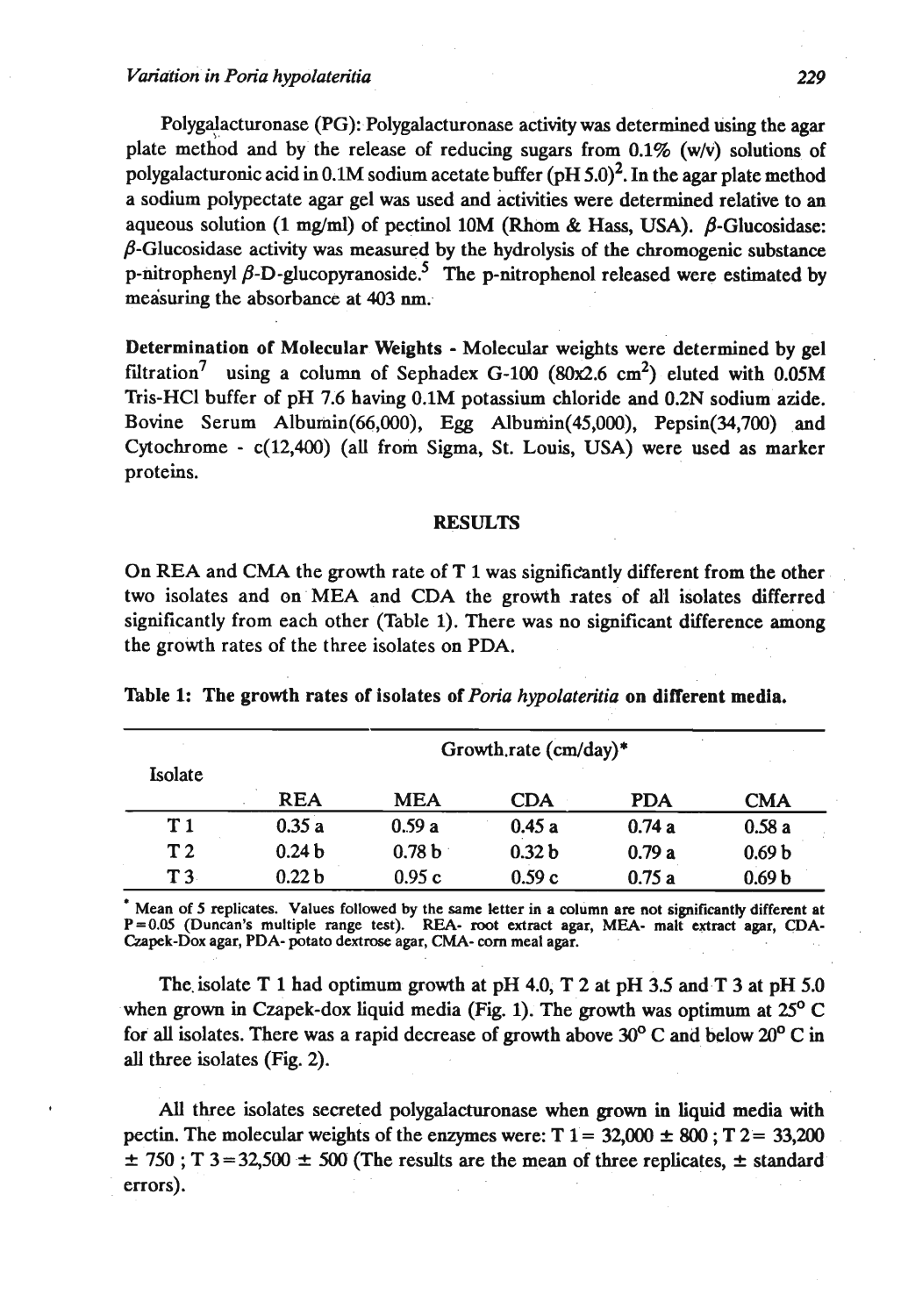

**Figure 1: Growlh of Porh** *hypo&terU&* **isolates at diflerenl ltmpeklum Values are the mean of three**  replicates. Vertical bars indicate standard errors of the mean.





' Only two forms of l3-glucosidase were detected in T 1 whereas in both T 2 and T 3 three forms were detected. The molecular weights were:

 $T = 25,000 \pm 500$ ; 34,500  $\pm$  700.  $T$  2 = 23,750  $\pm$  750 ; 35,000  $\pm$  300 ; 52,000  $\pm$  700.  $T$  3 = 24,000  $\pm$  950; 36,500  $\pm$  800; 53,000  $\pm$  500. ( All values - mean of three replicates,  $\pm$  standard errors).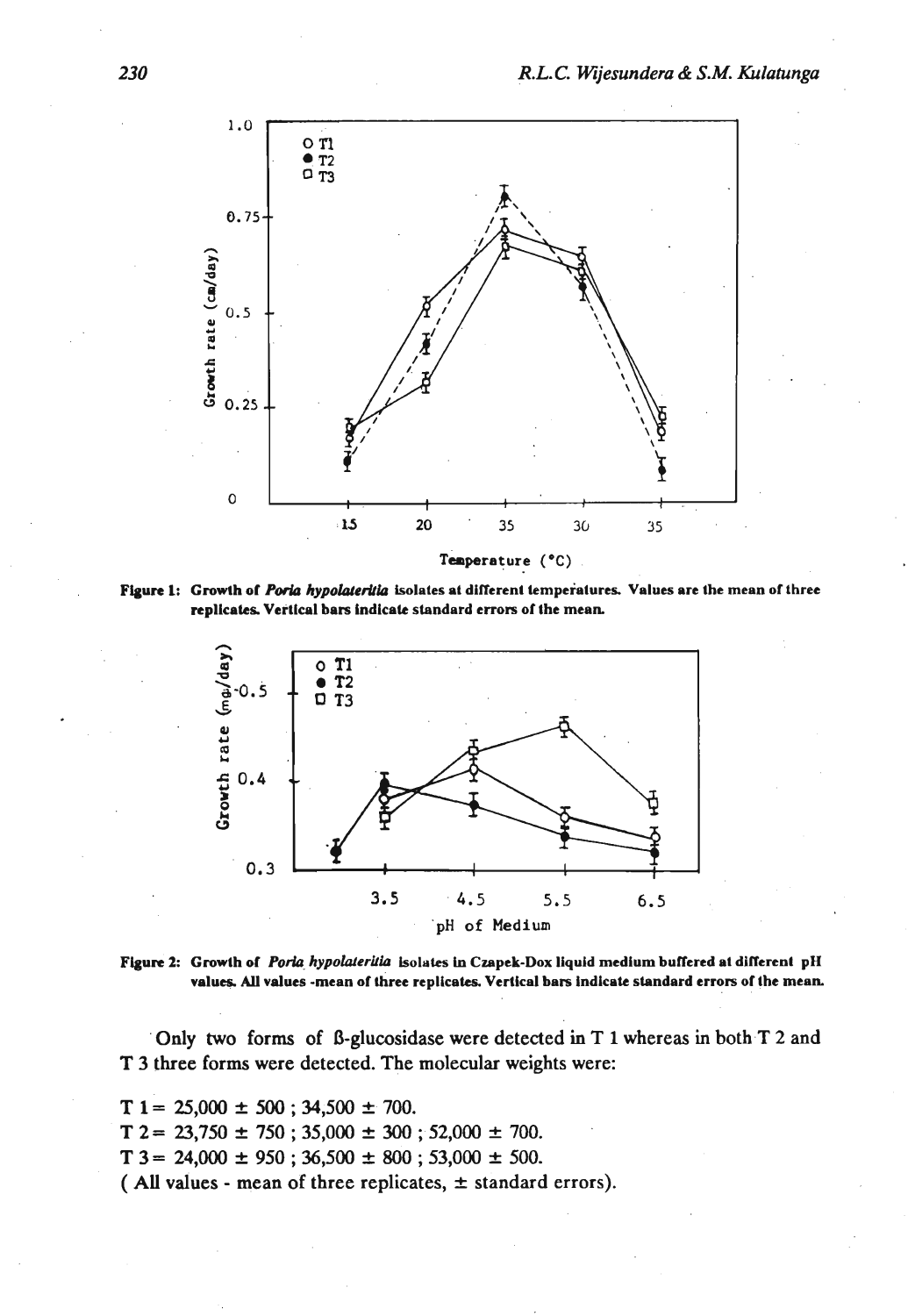Figure 3: Elution profiles of (a) polygalacturonase, PG and (b)  $\beta$ -glucosidase secreted by the isolates of P. hypodateritia.

- Cytochrome-c
	- Pepsin 4
- Egg albumin  $\Xi$
- Bovine serum albumin  $\geq$

PG 1[32,000], PG 2[33,200], PG 3[32,500] are polygalacturonases secreted by isolates T 1, T 2 T 3 respectively. G2 a[23,750], G2 b[35,000] and G2 c[52,000] are T2  $\beta$ -glucosidases. G3 a[24,000], G3 b[36,500] and G3 c[53,000] are T3  $\beta$ -glucosidases. G1 a[25,000], and G1 b[34,500] are T 1 $\beta$ -glucosidases.



*Variation in Poria hypolateritia*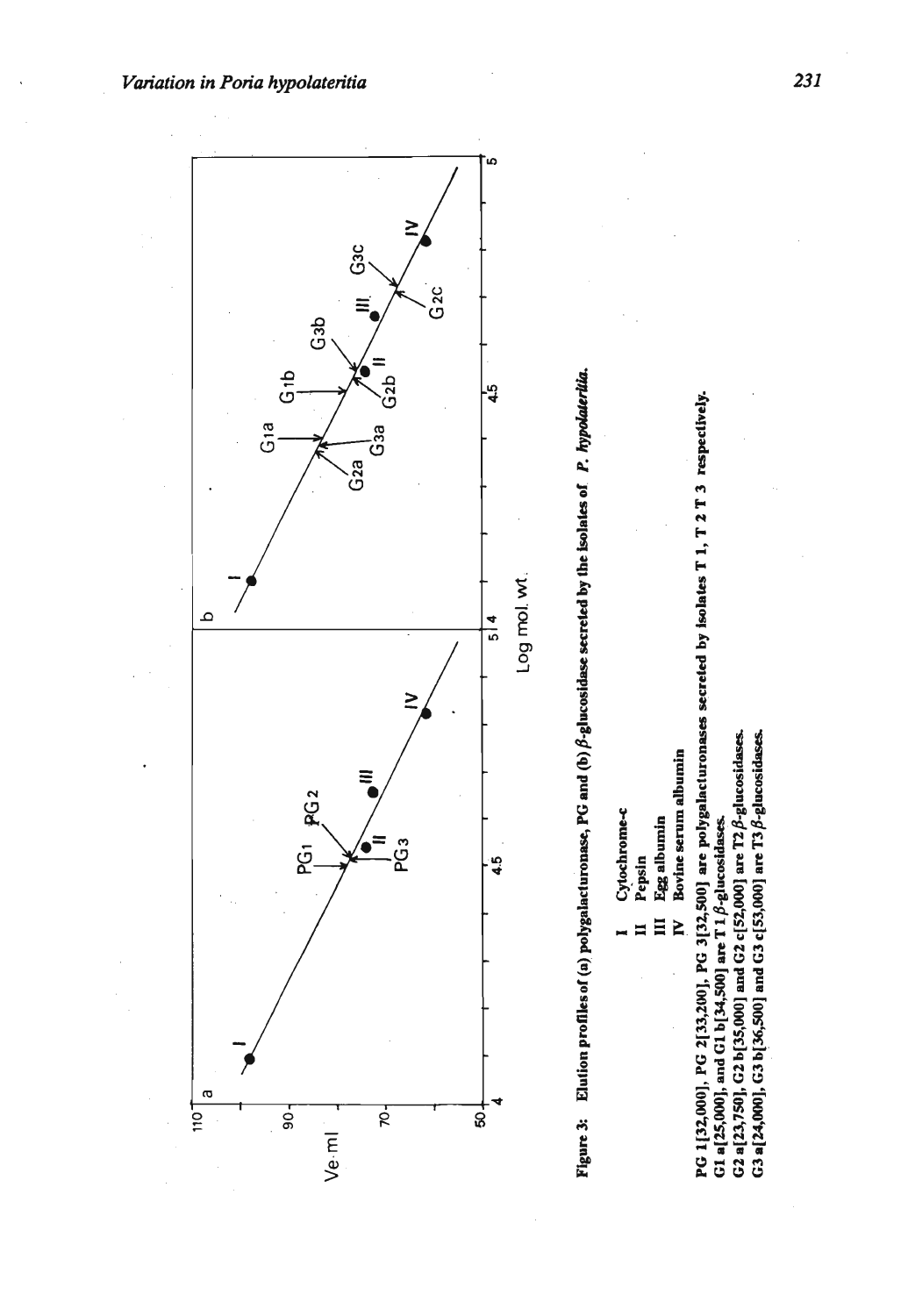The elution profiles of the enzymes are given in Figure 3.

# **DISCUSSION**

The growth rate of  $T_1$  was always significantly different from  $T_2$  and  $T_3$ , except when grown on PDA. The cause for the variation in growth rates in different media is likely to be the availability of nutrients. Synthetic media such as PDA are rich in nutrients and the nutrients are easily available to the fungus, hence the-higher rates of growth. In REA where the rates of growth were slower the availabilty of nutrients is relatively low.

The isolates had differnt pH optimas for growth. It is of interest to note that in isolates  $T_1$  and  $T_2$ , the pH of the soil from which the isolates were obtained and their pH optimas for growth match ; T 1 pH optima 4.5 (soil pH 4.3), T 3 pH optima 5.5 (soil pH 5.1). This could be an adaptation of the isolates to their environments. However, this was not observed in T 2 where the pH optima was 3.5 and soil pH 4.4. The temperature optimum for growth did not differ among the isolates.

The molecular weights of the enzymes suggest that, (a) All isolates secrete a similar form of polygalacturonase. (b) The isolates T 2 and T 3 secrete three similar forms of  $\beta$ -glucosidase whereas T1 secrete only two of these forms.

It can be concluded that significant differences exist among the three isolates studied. The isolate T 1, which was obtained from the lowest elevation, differred most ie. in the rate of growth, pH optima and secretion of  $\beta$ -glucosidase. The isolates T 2 and T 3 differed from each other in the rate of growth on two media and in pH optima.

The detection of these isolates with different characteristics must be taken into consideration in the future in disease control, developing new clones and planting programmes of the tea industry in Sri Lanka.

#### References

- 1. ShanmuganathanN. (1967). *Poria* root disease of tea. Tea Research Institute Advisory pamphlet 1/66, pp. 13 .
- **2.** Cooper R.M. (1983). The mechanism and significance of enzymic degradation of host cell walls by parasites. In *Biochemical Plant Pathology* (Ed. J.A. Callow) John Wiley, London.
- **3.** Senaratna L.K., Wijesundera R.L.C. & Liyanage A. de S. (1991). Morphological and physiological studies of two isolates of *Colletotrichum gloeosporioides* from rubber. *Mycological Research* 95: 1085-1089.